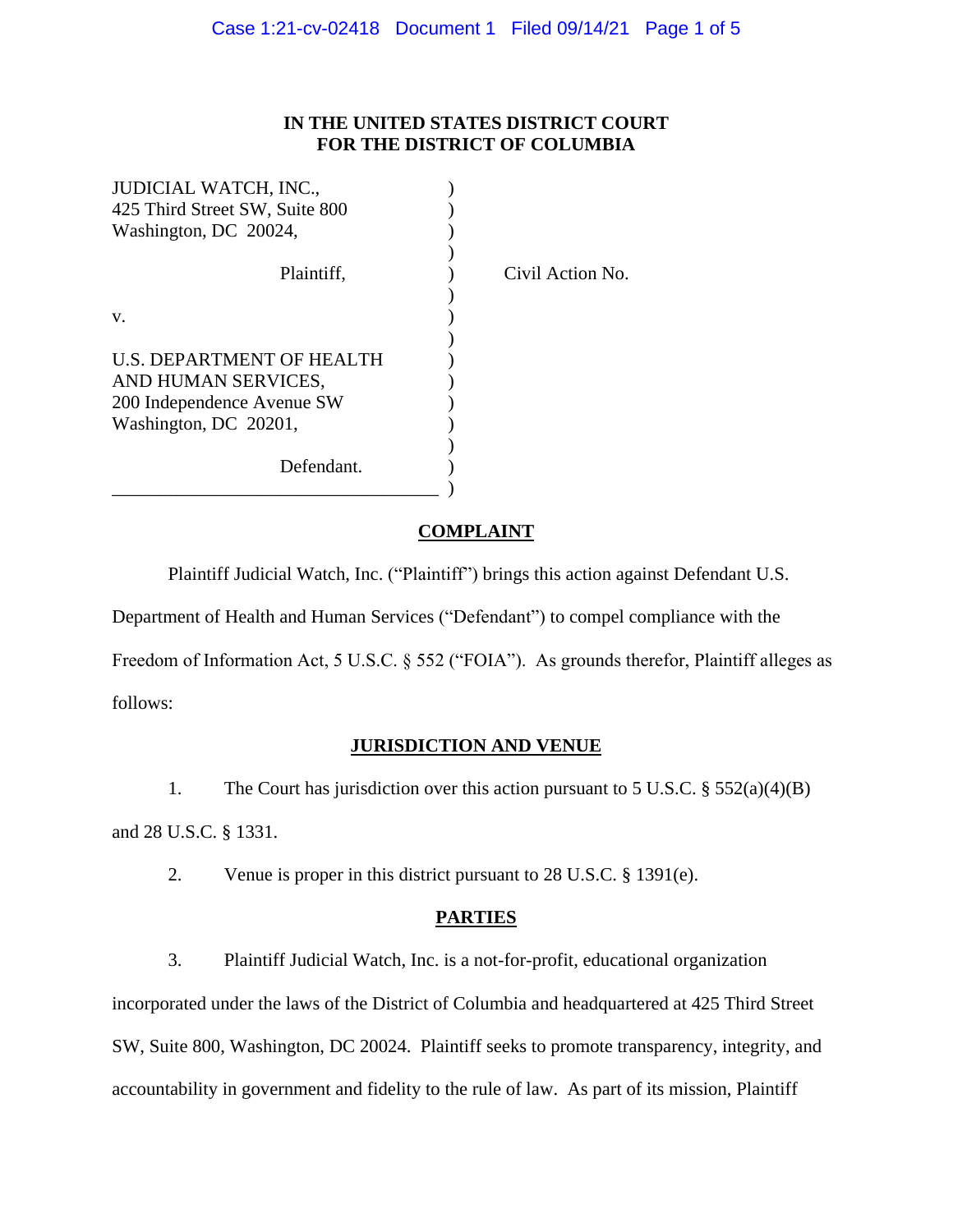#### Case 1:21-cv-02418 Document 1 Filed 09/14/21 Page 2 of 5

regularly requests records from federal agencies, analyzes the responses it receives, and disseminates its findings and the records to the American public to inform them about "what their government is up to."

4. Defendant U.S. Department of Health and Human Services is an agency of the U.S. Government and is headquartered at 200 Independence Avenue SW, Washington, DC 20201. Defendant has possession, custody, and control of records to which Plaintiff seeks access.

#### **STATEMENT OF FACTS**

5. On June 7, 2021, Plaintiff sent the following FOIA request to the Food and Drug Administration ("FDA"), Centers for Disease Control and Prevention ("CDC"), and National Institute for Allergy and Infectious Disease ("NIAID"), components of Defendant, seeking access to biodistribution studies and related data for the Pfizer, Moderna, and Johnson & Johnson vaccines used to treat and/or prevent SARS-CoV-2 and/or COVID-19. All three requests were submitted electronically.

6. Receipt of the FDA request was acknowledged on June 7, 2021. Plaintiff subsequently was advised that the FDA request had been assigned FOIA Control Number 2021- 4379.

7. Receipt of the CDC request was acknowledged on June 8, 2021, and Plaintiff was advised that the CDC request had been assigned case number 21-01423-FOIA.

8. Receipt of the NIAID request was acknowledged on June 8, 2021, and Plaintiff was advised that the NIAID request had been assigned case number 56469.

9. On June 24, 2021, NIAID advised Plaintiff that it did not possess records responsive to Plaintiff's request. NIAID's determination letter also advised Plaintiff that, if the

- 2 -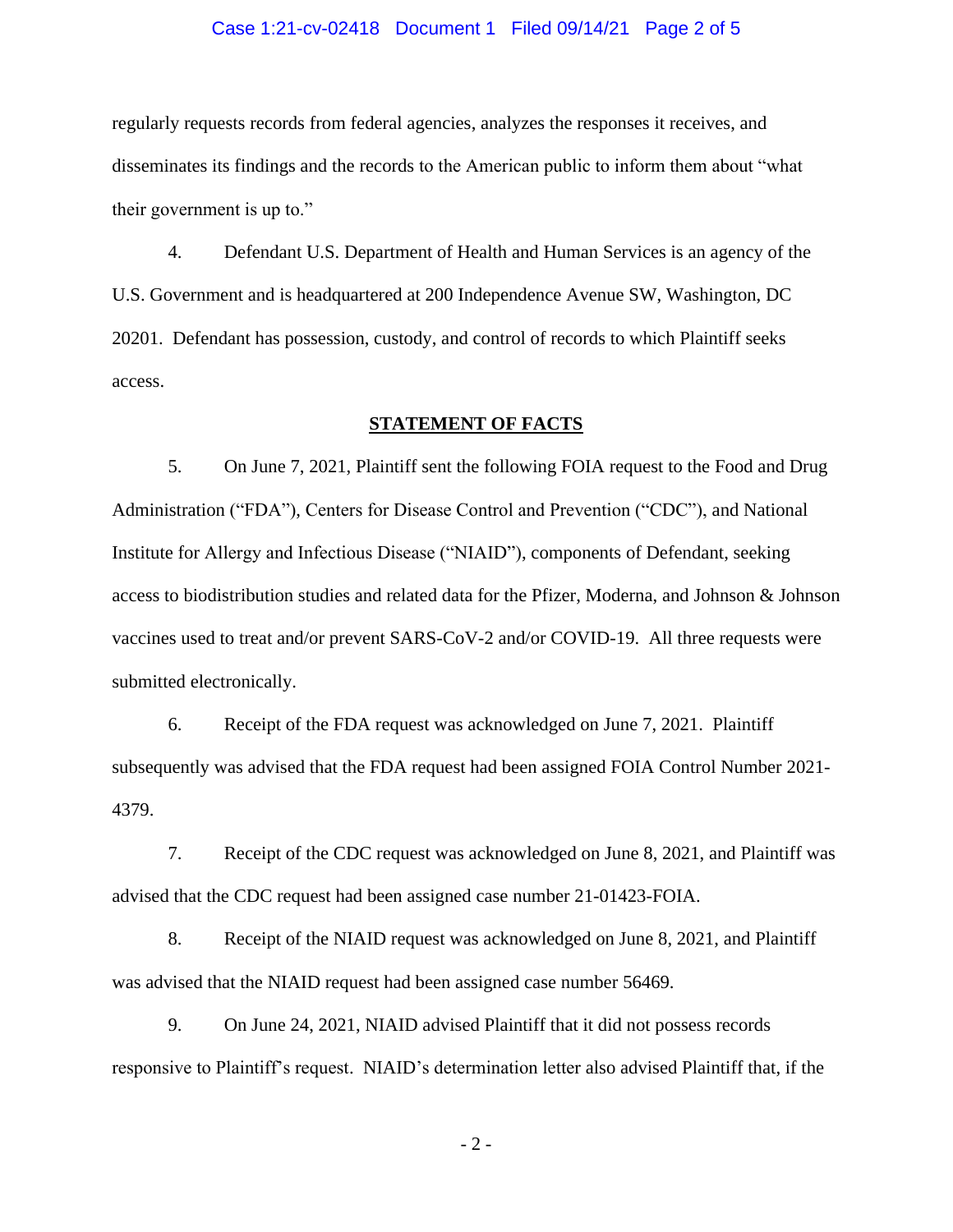#### Case 1:21-cv-02418 Document 1 Filed 09/14/21 Page 3 of 5

requested distribution studies and data exist, the Biomedical Advanced Research and Development Authority ("BARDA"), another component of Defendant, "would be the appropriate federal agency to submit a request." NIAID also informed Plaintiff that it could appeal the "no records" response to Defendant.

10. Plaintiff appealed NIAID's "no records" response on July 1, 2021.

11. Defendant acknowledged receipt of Plaintiff's appeal on July 2, 2021 and advised Plaintiff that the request had been assigned case number 2021-00207-A-PHS.

12. On July 15, 2021, Plaintiff sent BARDA the same FOIA request Plaintiff had sent to CDC, FDA, and NIAID on June 7, 2021. Like the earlier requests, the BARDA request was sent electronically.

13. Receipt of the BARDA request was acknowledged on July 15, 2021, and Plaintiff was advised that the BARDA request had been assigned case number 2021-01434-FOIA-OS.

14. As of the date of this Complaint, the CDC, the FDA, and BARDA have failed to: (i) determine whether to comply with the requests; (ii) notify Plaintiff of any such determination or the reasons therefor; (iii) advise Plaintiff of the right to appeal any adverse determination; or (iv) produce the requested records or otherwise demonstrate that the requested records are exempt from production.

15. As of the date of this Complaint, NIAID has not issued a determination regarding Plaintiff's appeal of its "no records" response.

## **COUNT I (Violation of FOIA, 5 U.S.C. § 552)**

16. Plaintiff realleges paragraphs 1 through 15 as if fully stated herein.

17. Defendant is in violation of FOIA.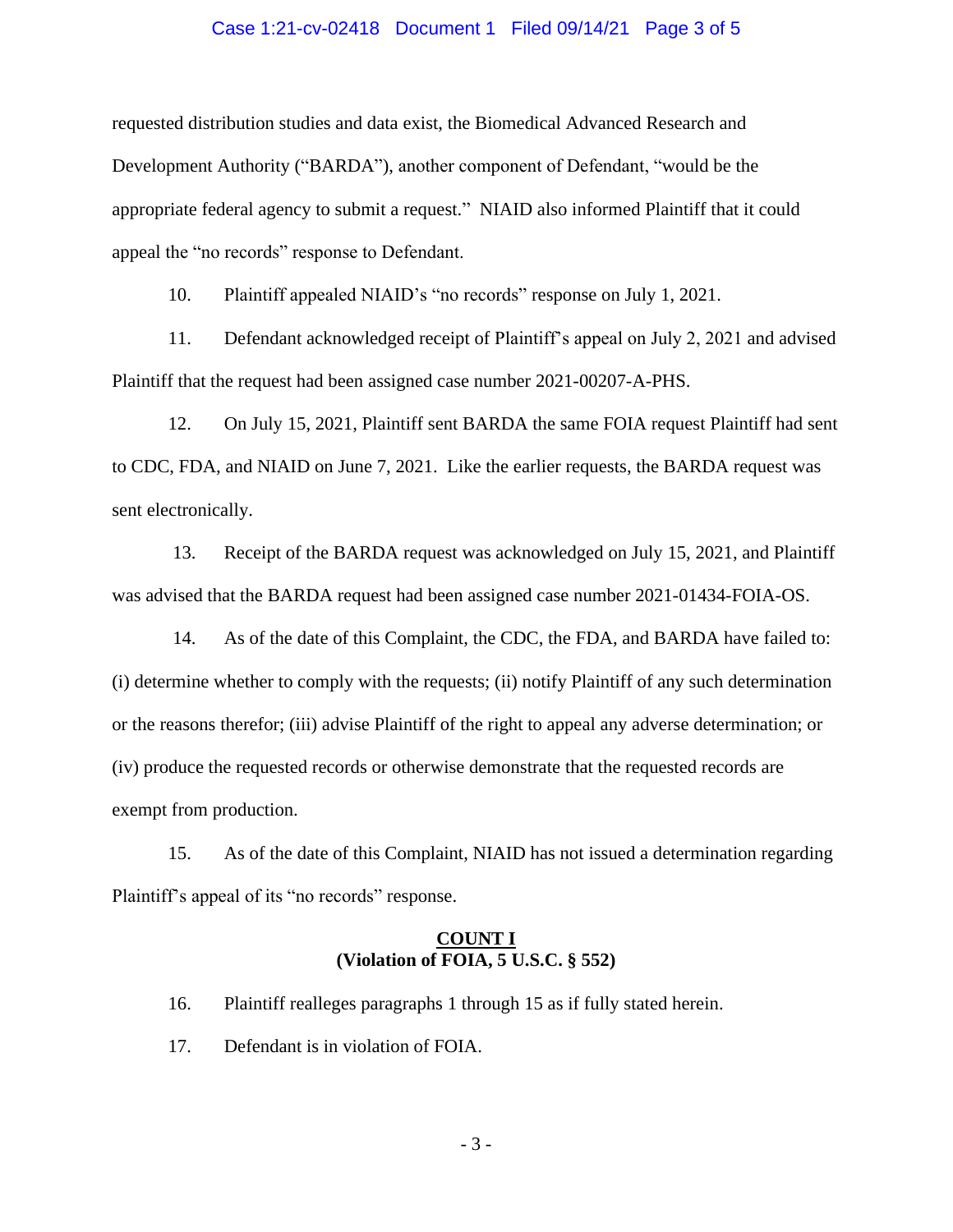#### Case 1:21-cv-02418 Document 1 Filed 09/14/21 Page 4 of 5

18. Plaintiff is being irreparably harmed by Defendant's violation of FOIA, and Plaintiff will continue to be irreparably harmed unless Defendant is compelled to comply with the law.

19. Plaintiff has no adequate remedy at law.

20. To trigger FOIA's administrative exhaustion requirement, Defendant was required to make final determinations on Plaintiff's requests/appeal by August 12, 2021, at the latest. Because Defendant failed to make final determinations on Plaintiff's requests/appeal within the time limits set by FOIA, Plaintiff is deemed to have exhausted its administrative appeal remedies.

WHEREFORE, Plaintiff respectfully requests that the Court: (1) order Defendant to conduct a search for any and all records responsive to Plaintiff's FOIA requests and demonstrate that it employed search methods reasonably likely to lead to the discovery of records responsive to Plaintiff's FOIA requests; (2) order Defendant to produce, by a date certain, any and all nonexempt records responsive to Plaintiff's FOIA requests and *Vaughn* indices of any responsive records withheld under claim of exemption; (3) enjoin Defendant from continuing to withhold any and all non-exempt records responsive to Plaintiff's FOIA requests; (4) grant Plaintiff an award of attorneys' fees and other litigation costs reasonably incurred in this action pursuant to 5 U.S.C. § 552(a)(4)(E); and (5) grant Plaintiff such other relief as the Court deems just and proper.